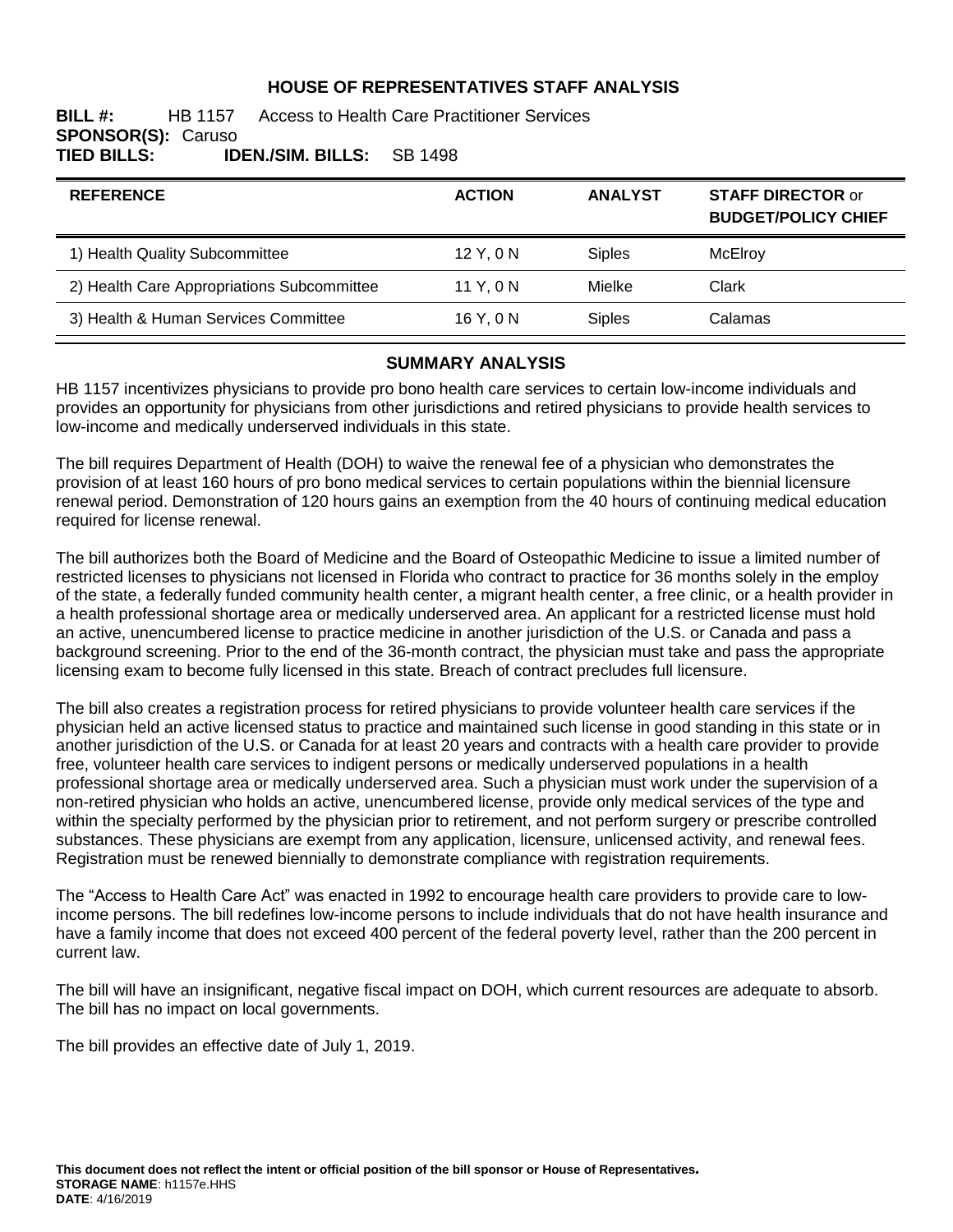# **FULL ANALYSIS**

# **I. SUBSTANTIVE ANALYSIS**

# A. EFFECT OF PROPOSED CHANGES:

#### **Present Situation**

#### Allopathic Physicians

Chapter 458, F.S., governs licensure and regulation of the practice of medicine by the Florida Board of Medicine (allopathic board) in conjunction the Department of Health (DOH). The chapter provides, among other things, licensure requirements by examination for medical school graduates and licensure by endorsement requirements.

## *Allopathic Licensure by Examination*

An individual seeking to be licensed by examination as an allopathic physician, must meet the following requirements:<sup>1</sup>

- Be at least 21 years of age;
- Be of good moral character;
- Has not committed an act or offense that would constitute the basis for disciplining a physician, pursuant to s. 458.331, F.S.;
- Complete 2 years of post-secondary education which includes, at a minimum, courses in fields such as anatomy, biology, and chemistry prior to entering medical school;
- Meets one of the following medical education and postgraduate training requirements:
	- $\circ$  Is a graduate of an allopathic medical school recognized and approved by an accrediting agency recognized by the U.S. Office of Education or recognized by an appropriate governmental body of a U.S. territorial jurisdiction, and has completed at least one year of approved residency training;
	- o Is a graduate of an allopathic foreign medical school registered with the World Health Organization and certified pursuant to statute as meeting the standards required to accredit U.S. medical schools, and has completed at least one year of approved residency training; or
	- o Is a graduate of an allopathic foreign medical school that has not been certified pursuant to statute; has an active, valid certificate issued by the Educational Commission for Foreign Medical Graduates (ECFMG), $<sup>2</sup>$  has passed that commission's examination; and</sup> has completed an approved residency or fellowship of at least 2 years in one specialty area;
- Has submitted to a background screening by the DOH; and
- Has obtained a passing score on:
	- o The United States Medical Licensing Examination (USMLE);
	- $\circ$  A combination of the USMLE, the examination of the Federation of State Medical Boards of the United States, Inc. (FLEX), or the examination of the National Board of Medical Examiners up to the year 2000; or
	- o The Special Purpose Examination of the Federation of State Medical Boards of the United States (SPEX), if the applicant was licensed on the basis of a state board examination, is currently licensed in at least one other jurisdiction of the United States or Canada, and has practiced for a period of at least 10 years.

<sup>1</sup> Section 458.311(1), F.S.

**STORAGE NAME**: h1157e.HHS **PAGE: 2 DATE**: 4/16/2019  $2$  A graduate of a foreign medical school does not need to present an ECFMG certification or pass its exam if the graduate received his or bachelor's degree from an accredited U.S. college or university, studied at a medical school recognized by the World Health Organization, and has completed all but the internship or social service requirements, has passed parts I and II of the National Board Medical Examiners licensing examination or the ECFMG equivalent examination. (Section 458.311, F.S.)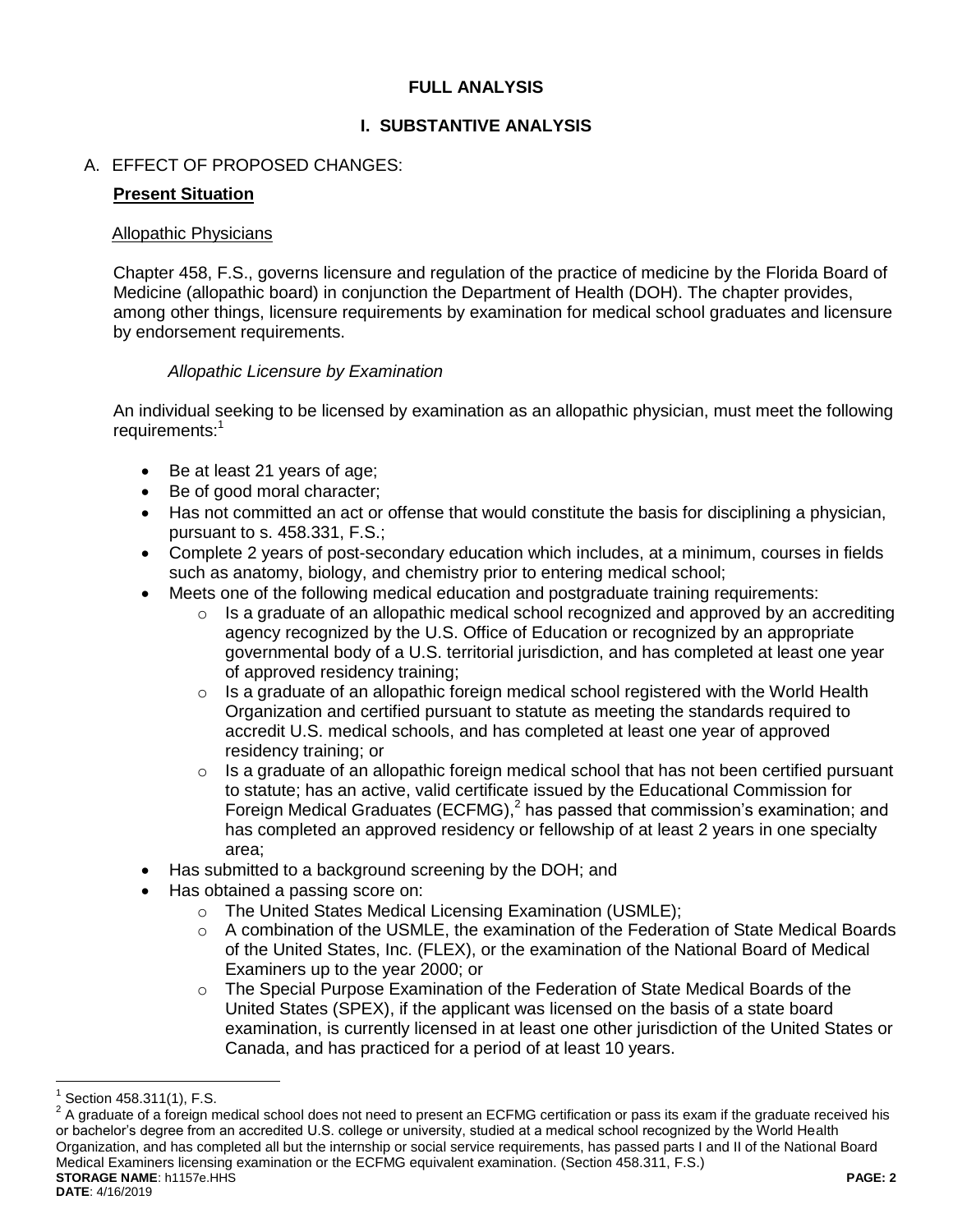## *Allopathic Licensure by Endorsement*

An individual who holds an active license to practice medicine in another jurisdiction may seek licensure by endorsement to practice medicine in Florida. $3$  The applicant must meet the same requirements for licensure by examination. To qualify for licensure by endorsement, the applicant must also submit evidence of the licensed active practice of medicine in another jurisdiction for at least two of the preceding four years, or evidence of successful completion of either a board-approved postgraduate training program within two years preceding filing of an application or a board-approved clinical competency examination within the year preceding the filing of an application for licensure.<sup>4</sup>

When the allopathic board determines that any applicant for licensure by endorsement has failed to meet, to the allopathic board's satisfaction, each of the appropriate requirements for licensure by endorsement, it may enter an order requiring one or more of the following terms:<sup>5</sup>

- Refusal to certify to DOH an application for licensure, certification, or registration;
- Certification to DOH of an application for licensure, certification, or registration with restrictions on the scope of practice of the licensee; or
- Certification to DOH of an application for licensure, certification, or registration with placement of the physician on probation for a period of time and subject to such conditions as the allopathic board may specify, including, but not limited to, requiring the physician to submit to treatment, attend continuing education courses, submit to reexamination, or work under the supervision of another physician.

# *Allopathic License Renewal*

Physician licenses are renewed biennially. The current fee for the timely renewal of a license is \$389; this fee also applies to restricted licenses and temporary certificates for practice in areas of critical need.<sup>6</sup> However, if a physician holding a restricted license or temporary certificate for practice in areas of critical need submits a notarized statement from his or her employer stating that the physician will not receive monetary compensation for the provision of medical services, renewal fees are waived.

Within each biennial licensure renewal period, a physician must complete 40 hours of continuing medical education (CME) courses approved by the allopathic board. As a part of the 40 hours of CME, a licensee must also complete the following:

- A two-hour course regarding domestic violence every third biennial;<sup>8</sup>
- A one-hour course addressing the Human Immunodeficiency Virus and Acquired Immune Deficiency Syndrome no later than upon the first biennial licensure renewal;<sup>9</sup>
- $\bullet$  Two hours of CME relating to the prevention of medical errors:<sup>10</sup> and
- $\bullet$  Two hours of CME on prescribing controlled substances.<sup>11</sup>

The allopathic board authorizes up to 5 hours of the required CME hours to be fulfilled by the performance of pro bono services to indigent or underserved persons or in areas of critical need.<sup>12</sup> The allopathic board has approved as pro bono service sites, federally funded community and migrant health centers, volunteer health care provider programs contracted to provide uncompensated care

 3 Section 458.313, F.S.

 $4$  Section 458.313(c), F.S.

 $5$  Section 458.313(7), F.S.

<sup>&</sup>lt;sup>6</sup> Rule 64B8-3.003, F.A.C. If a practitioner dispenses medicinal drugs, an additional fee of \$100 must be paid at the time of renewal.  $^7$  Id.

 $8$  Section 456.031, F.S.

 $^9$  Section 456.033, F.S.

<sup>10</sup> Section 456.013(7), F.S.

<sup>11</sup> Section 456.0301, F.S.

<sup>12</sup> Rule 64B8-13.005(9), F.A.C. Indigency is persons of low-income (no greater than 150 percent of the federal poverty level) or uninsured persons.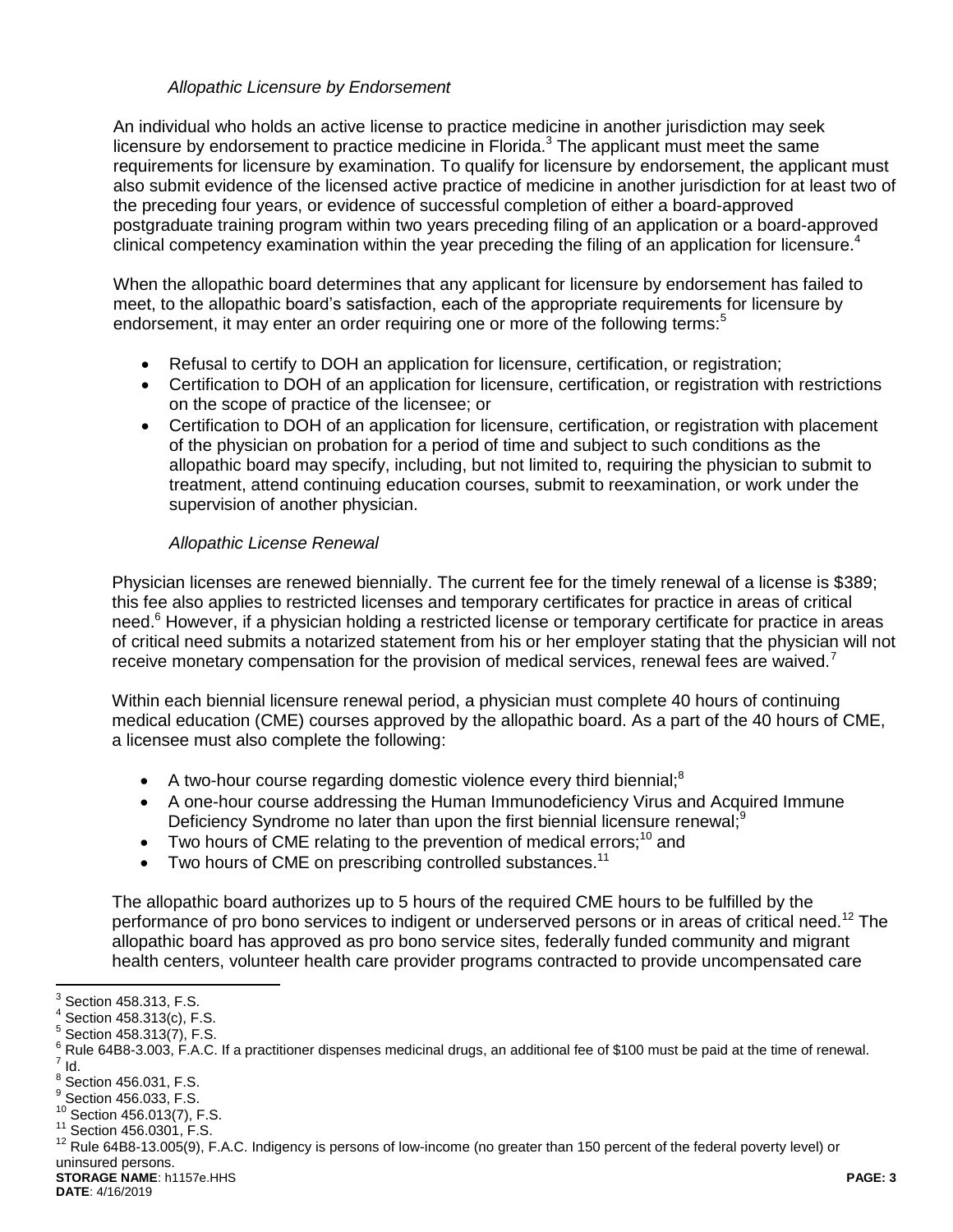with DOH, and DOH. If pro bono services are to be provided to any other entity, the licensee must obtain prior approval for such services to apply against the CME requirement.

DOH may not renew a license until a licensee complies with all CME requirements.<sup>13</sup> The allopathic board may also take action against a license for failure to comply with CME requirements.

#### Osteopathic Physicians

Chapter 459, F.S., governs licensure and regulation of the practice of medicine by the Florida Board of Osteopathic Medicine (osteopathic board), in conjunction the DOH. The chapter provides, among other things, general licensure requirements, including by examination for medical school graduates and licensure by endorsement requirements.

#### *Osteopathic General Licensure*

An individual seeking to be licensed as an osteopathic physician must meet the following requirements:<sup>14</sup>

- Complete at least three years of pre-professional post-secondary education;
- Has not committed, or be under investigation in any jurisdiction for, an act or offense that would constitute the basis for disciplining an osteopathic physician, unless the osteopathic board determines such act does not adversely affect the applicant's present ability and fitness to practice osteopathic medicine;
- Has not had an application for a license to practice osteopathic medicine denied or a license to practice osteopathic medicine revoked, suspended, or otherwise acted against by the licensing authority in any jurisdiction;
- Has not received less than a satisfactory evaluation from an internship, residency, or fellowship training program;
- Has submitted to a background screening by the DOH;
- Has graduated from a medical college recognized and approved by the American Osteopathic Association;
- Successfully completes a resident internship of at least 12 months in a hospital approved by the Board of Trustees of the American Osteopathic Association or any other internship approved by the osteopathic board; and
- Obtains a passing score, as established by rule of the osteopathic board, on the examination conducted by the National Board of Osteopathic Medical Examiners or other examination approved by the osteopathic board, no more than five years prior to applying for licensure.<sup>15</sup>

## *Osteopathic Licensure by Endorsement*

If an applicant for a license to practice osteopathic medicine is licensed in another state, the applicant must have actively practiced osteopathic medicine within the two years prior to applying for licensure in this state.<sup>16</sup> If it has been more than two years since the active practice of osteopathic medicine and more than two years since completion of a resident internship, residency, or fellowship and if the osteopathic board determines that the disruption in practice has adversely affected the osteopathic physician's present ability to practice, the osteopathic board may:  $17$ 

Deny the application;

 $16$  Section 459.0055(2), F.S.

 $\overline{a}$  $13$  Section 456.031, F.S.

<sup>14</sup> Section 459.0055(1), F.S.

<sup>&</sup>lt;sup>15</sup> However, if an applicant has been actively licensed in another state, the initial licensure in the other state must have occurred no more than five years after the applicant obtained the passing score on the licensure examination.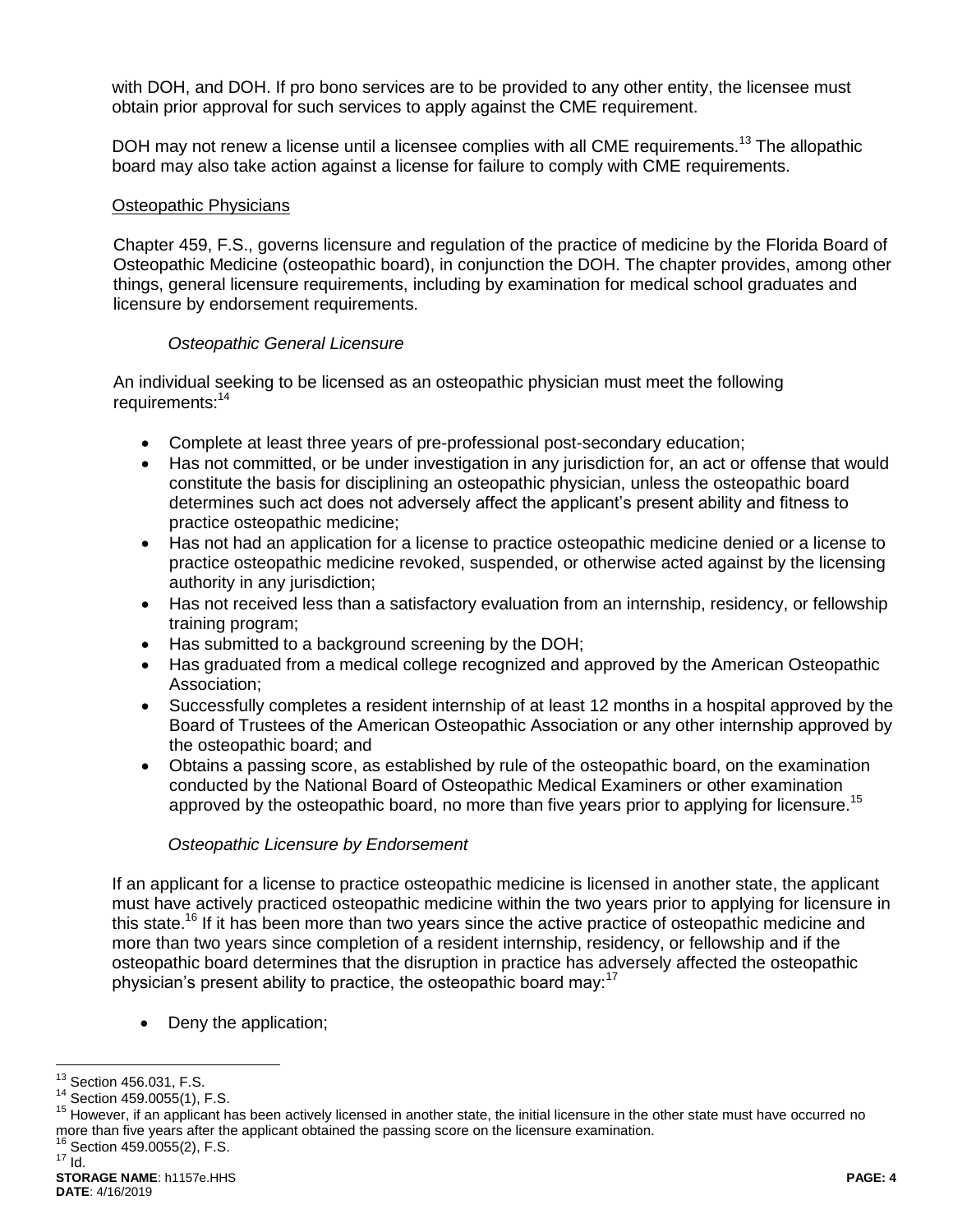- Issue the license with reasonable restrictions or conditions; or
- Issue the license upon receipt of documentation confirming the applicant has met any reasonable conditions of the osteopathic board.

#### *Osteopathic License Renewal*

Osteopathic physician licenses are renewed biennially. The current fee for the timely renewal of a license is \$429; this fee also applies to limited licenses and temporary certificates for practice in areas of critical need.<sup>18</sup> However, the renewal fees are waived if an osteopathic physician holding a restricted license or temporary certificate for practice in areas of critical need submits a notarized statement from his or her employer stating that the physician will not receive monetary compensation for the provision of medical services.<sup>19</sup>

Within each biennial licensure renewal period, an osteopathic physician must complete 40 hours of CME courses approved by the osteopathic board. As a part of the 40 hours of CME, a licensee must also complete the following:

- A two-hour course regarding domestic violence every third biennial;<sup>20</sup>
- A one-hour course addressing the Human Immunodeficiency Virus and Acquired Immune Deficiency Syndrome no later than upon the first biennial licensure renewal;<sup>21</sup>
- $\bullet$  Two hours of CME relating to the prevention of medical errors:<sup>22</sup>
- A one-hour course on profession and medical ethics education;
- A one-hour course on the federal and state laws related to the prescribing of controlled substances; $^{23}$  and
- $\bullet$  Two hours of CME on prescribing controlled substance.<sup>24</sup>

The osteopathic board authorizes up to 10 hours of the required CME hours to be fulfilled by the performance of pro bono medical services to indigent or underserved persons or in areas of critical need.<sup>25</sup> The osteopathic board has approved federally-funded community and migrant health centers, volunteer health care provider programs contracted to provide uncompensated care with DOH, and DOH as pro bono sites. If pro bono services are to be provided to any other entity, the licensee must obtain prior approval for such services to apply to the CME requirement.

DOH may not renew a license until a licensee complies with all CME requirements.<sup>26</sup> The osteopathic board may also take action against a license for failure to comply with CME requirements.<sup>27</sup>

#### Financial Responsibility

Both allopathic and osteopathic physicians must carry malpractice insurance or demonstrate proof of financial responsibility as a condition of licensure or renewal of licensure. A physician may meet this requirement by:

<sup>23</sup> Rule 64B15-13.001, F.A.C.

 $\overline{a}$  $18$  Rule 64B8-3.003, F.A.C. If a practitioner dispenses medicinal drugs, an additional fee of \$100 must be paid at the time of renewal.  $19$  Id.

 $20$  Section 456.031, F.S.

<sup>21</sup> Section 456.033, F.S.

<sup>&</sup>lt;sup>22</sup> Section 456.013(7), F.S.

<sup>&</sup>lt;sup>24</sup> Section 456.0301, F.S.

<sup>&</sup>lt;sup>25</sup> Rule 64B15-13.005, F.A.C. Indigency refers to persons of low-income (no greater than 150 percent of the federal poverty level) or uninsured persons.

 $^{26}$  Section 456.0361, F.S.

<sup>27</sup> Section 456.0361(2). F.S.

**STORAGE NAME**: h1157e.HHS **PAGE: 5**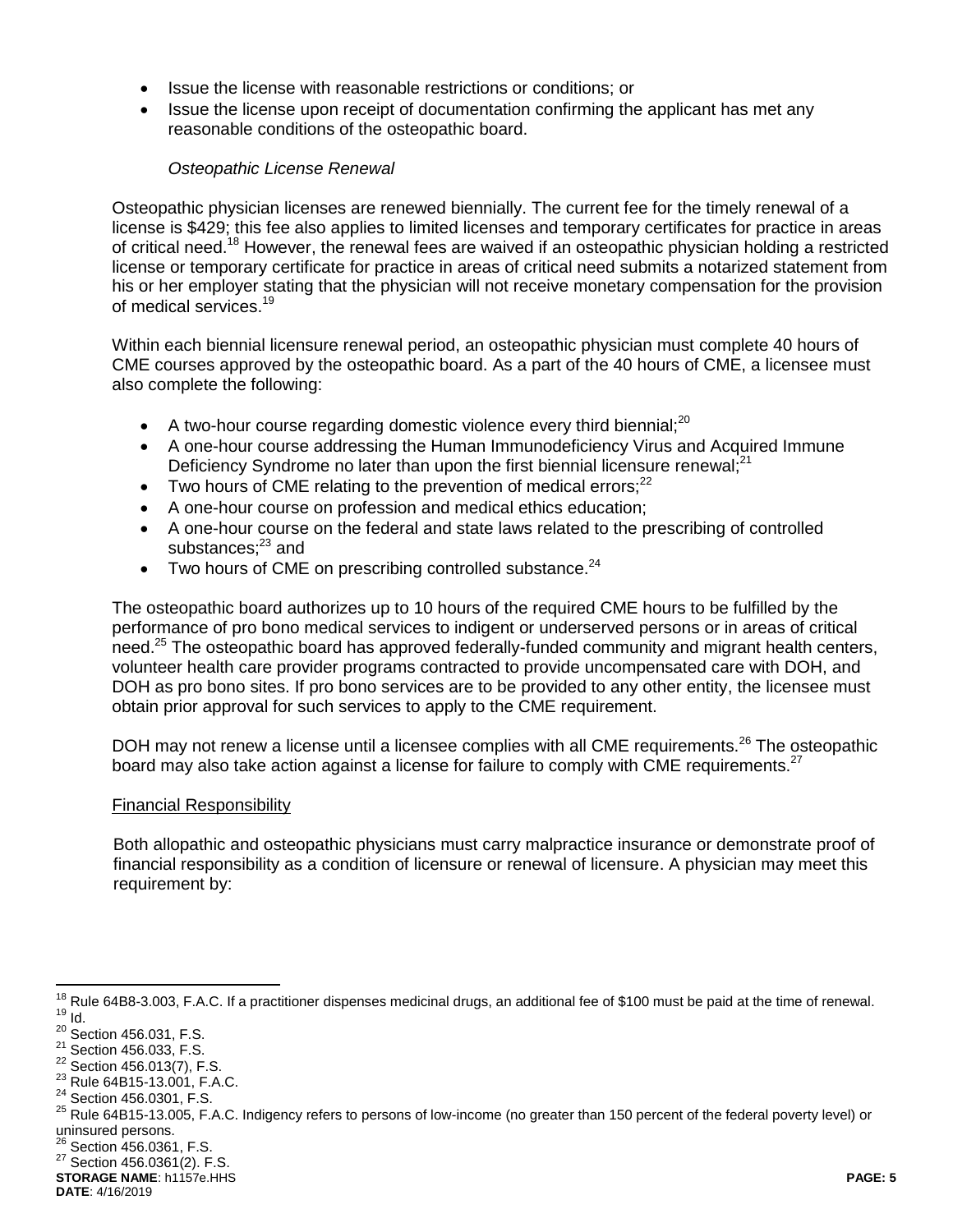- Maintaining financial liability coverage in an amount of at least \$100,000 per claim, with a minimum annual aggregate of at least \$300,000 if the licensee does not have hospital privileges;
- Maintaining financial liability coverage in an amount of at least \$250,000 per claim, with a minimum annual aggregate of at least \$750,000 if the licensee has hospital privileges;
- Maintaining an unexpired, irrevocable letter of credit or an escrow account in an amount of at least \$100,000 per claim, with a minimum aggregate availability of at least \$300,000 if the licensee does not have hospital privileges;
- Maintaining an unexpired, irrevocable letter of credit or an escrow account in an amount of at least \$250,000 per claim, with a minimum aggregate availability of at least \$750,000 if the licensee has hospital privileges; or
- Not obtaining malpractice insurance or demonstrating financial ability but agreeing to satisfy any adverse judgments and prominently posting a notice in the reception area to notify all patients of such decision.<sup>28</sup>

## Physician Licensure for Volunteer and Low-Income Practice

# *Allopathic Restricted Licenses*

Current law authorizes the allopathic board to issue restricted licenses to practice medicine in this state, without examination, for physicians who contracts to practice for 24 months solely in the employ of the state or a federally funded community health center or migrant health center. An applicant for a restricted license must also: <sup>29</sup>

- Meet the requirements for licensure by examination; and
- Have actively practiced medicine in another jurisdiction for at least two years of the immediately preceding four years or has completed board-approved postgraduate training within the year preceding submission of the application.

A restricted licensee must take and pass the licensure examination prior to completion of the 24-month practice period.<sup>30</sup> A restricted licensee who breaches the terms of his or her contract is prohibited from being licensed as a physician in this state. $31$ 

The allopathic board may issue up to 100 restricted licenses annually.<sup>32</sup>

## *Osteopathic Limited Licenses*

Current law authorizes the osteopathic board to issue limited licenses to certain osteopathic physicians who will only practice in areas of critical need or in medically underserved areas. A limited license may be issued to an individual who: $33$ 

- Submits the licensure application and required application fee of \$100;
- Provides proof that he or she has been licensed to practice osteopathic medicine in any jurisdiction of the United States in good standing for at least 10 years;
- Has completed at least 40 hours of continuing education within the preceding two year period; and
- Will only practice in the employ of public agencies, nonprofit entities, or agencies or institutions in areas of critical need or in medically underserved areas.

**DATE**: 4/16/2019

 $\overline{a}$  $^{28}$  Sections 458.320, F.S., and 459.0085, F.S.

<sup>&</sup>lt;sup>29</sup> Section 458.310, F.S.

<sup>30</sup> Section 458.310(3), F.S.

<sup>&</sup>lt;sup>31</sup> Section 458.310(4), F.S.

<sup>32</sup> Section 458.310(2), F.S.

**STORAGE NAME**: h1157e.HHS **PAGE: 6** <sup>33</sup> Section 459.0075, F.S., and r. 64B15-12.005, F.A.C.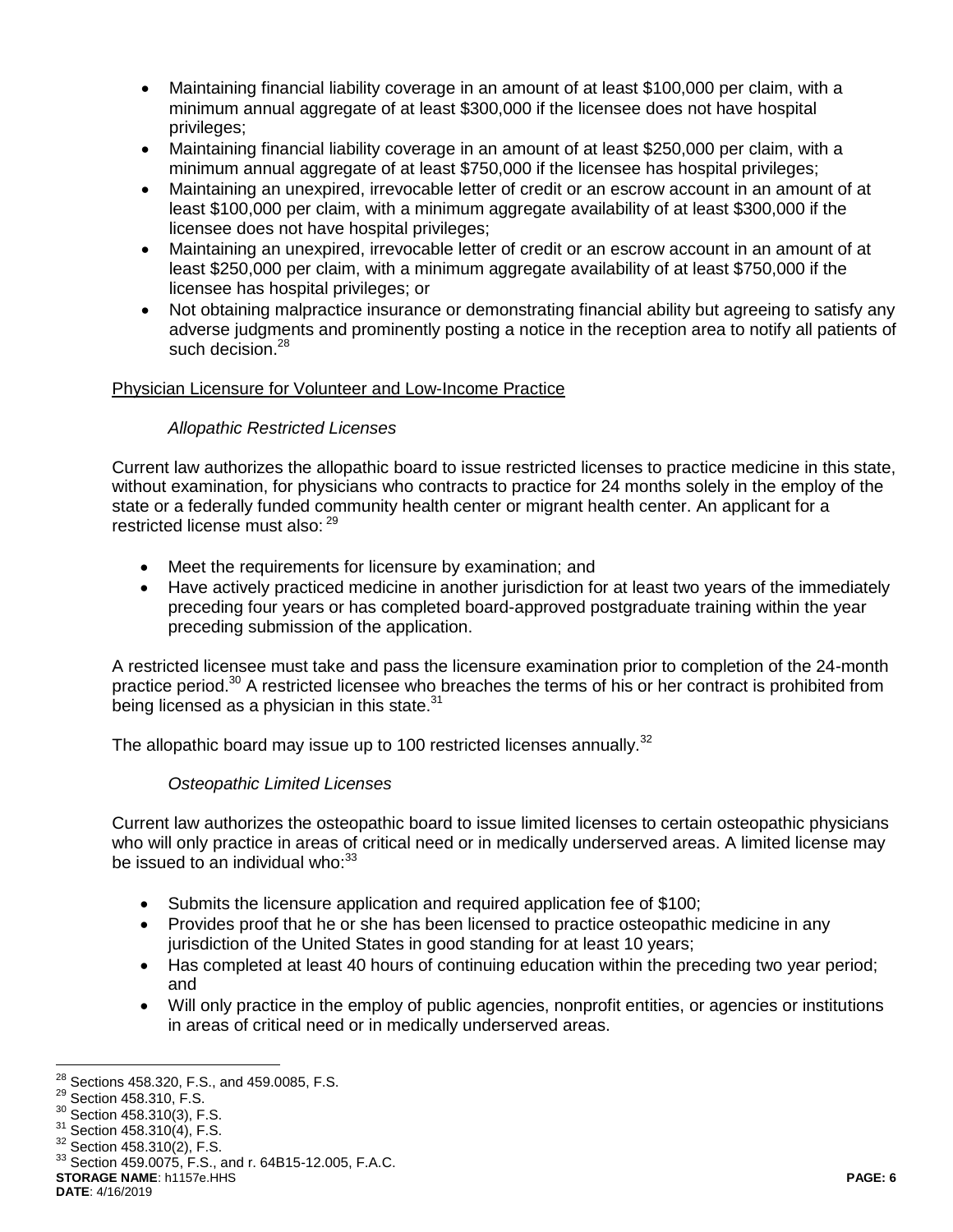If it has been more than three years since the applicant has actively practiced osteopathic medicine, the full-time director of the local county health department must supervise the applicant for at least six months after issuance of the limited license.<sup>3</sup>

The osteopathic board must review the practice of each physician who holds a limited license at least biennially to ensure that he or she is in compliance with the practice act and rules adopted thereunder.<sup>35</sup>

#### *Temporary Certificate for Practice in Areas of Critical Need*

The Boards of Medicine and Osteopathic Medicine (collectively "boards") may issue a temporary certificate to practice in areas of critical need to an allopathic or osteopathic physician who will practice in an area of critical need. An applicant for a temporary certificate must:  $36$ 

- Be actively licensed to practice medicine in any jurisdiction of the U.S.;
- Be employed by or practice in a county health department, correctional facility, Department of Veterans' Affairs clinic, federally-funded community health care center, or any other agency or institution designated by the State Surgeon General and provides health care to underserved populations; or
- Practice for a limited time to address critical physician-specialty, demographic, or geographic needs for this state's workforce as determined by the Surgeon General.

The boards are authorized to administer an abbreviated oral examination to determine a physician's competency, but a written examination is not required.<sup>37</sup> The boards may deny the application, issue the temporary certificate with reasonable restrictions, or require the applicant to meet any reasonable conditions of the allopathic or osteopathic board prior to issuing the temporary certificate if it has been more than three years since the applicant has actively practiced and the respective board determines the applicant lacks clinical competency, adequate skills, necessary medical knowledge, or sufficient clinical decision-making.<sup>38</sup>

Fees for the temporary certificate for practice in areas of critical need include a \$300 application fee and \$429 initial licensure fee; however, these fees may be waived if the individual is not compensated for his or her practice.<sup>39</sup> The temporary certificate is only valid for as long as the Surgeon General determines that critical need remains an issue in this state.<sup>40</sup> However, the boards must review the temporary certificate holder at least annually to ensure that he or she is in compliance with the practice act and rules adopted thereunder.<sup>41</sup> A board may revoke or restrict the temporary certificate for practice in areas of critical need if noncompliance is found. $42$ 

#### Florida Volunteer Protection Act

The Florida Volunteer Protection Act (FVPA), s. 768.1355, F.S., limits the civil liability for volunteers. Under the FVPA, any person who volunteers to perform any service for any nonprofit organization, without compensation from the nonprofit organization, regardless of whether the person is receiving compensation from another source, is an agent of the nonprofit organization when acting within the

 $37$   $\mathrm{Id}$ .

 $\overline{a}$ 

 $42$  Id.

Section 459.0075(2), F.S.

<sup>35</sup> Section 459.0075(5), F.S.

<sup>36</sup> Sections 458.315, and 459.0076, F.S.

 $38$  Sections 458.315(3)(b), and 459.0076(3)(b), F.S.

<sup>39</sup> Rules 64B8-3.003, and 64B15-10.002, F.A.C.

<sup>40</sup> Sections 458.315(3), and 459.0076(3), F.S.

<sup>41</sup> Sections  $458.315(3)(c)$ , and  $459.0076(3)(c)$ , F.S.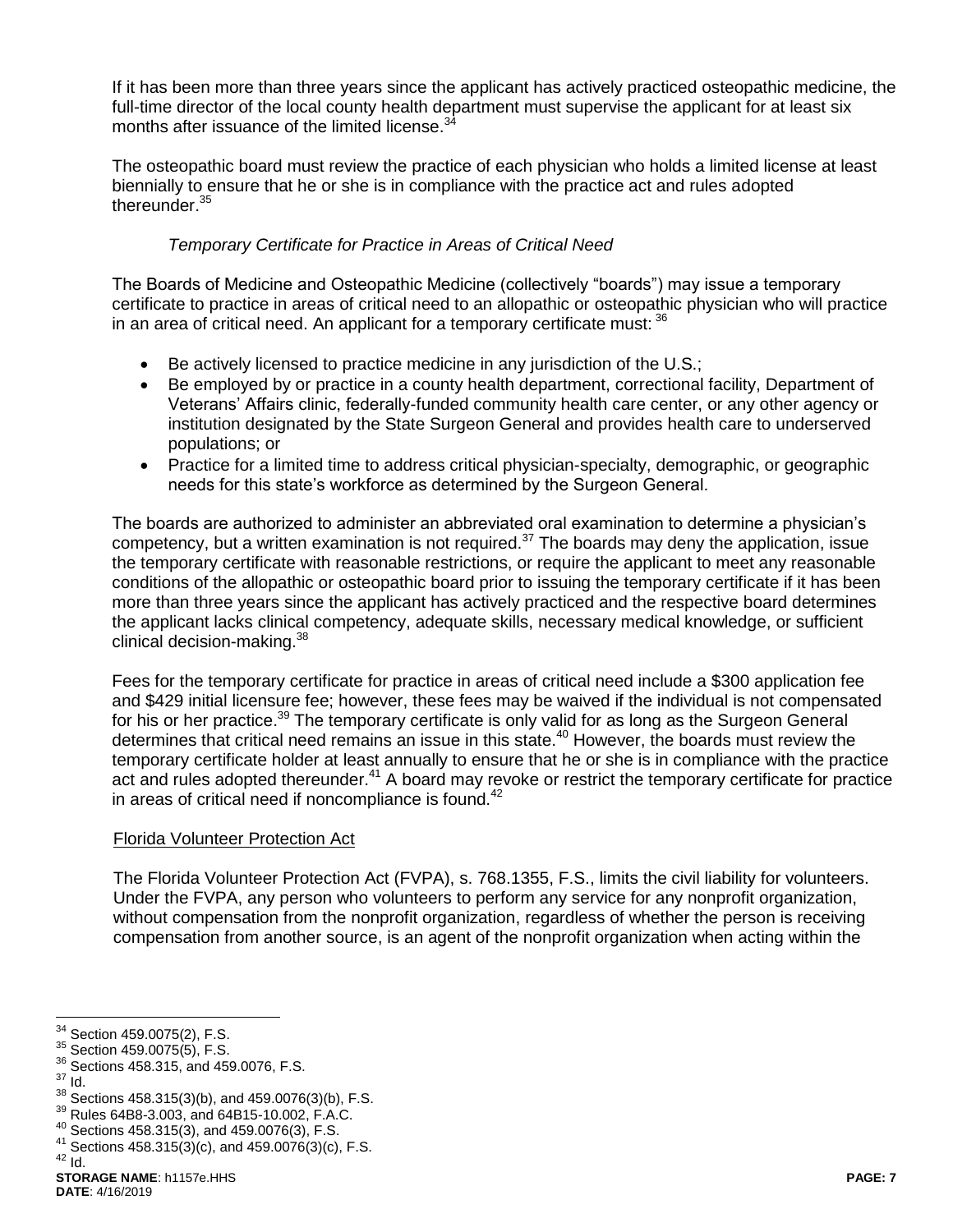scope of any official duties.<sup>43</sup> The FVPA exempts volunteers from civil liability for any act or omission which results in personal injury or property damage if:<sup>44</sup>

- The volunteer was acting in good faith within the scope of any official duties;
- The volunteer was acting as an ordinary reasonably prudent person would have acted under the same or similar circumstances; and
- The injury or damage was not caused by any wanton or willful misconduct of the volunteer in the performance of such duties.

If a volunteer is determined not to be liable pursuant to these provisions, the nonprofit organization for which the volunteer was performing services when the damages were caused is liable for the damages to the same extent as the nonprofit organization would have been liable if the liability limitation under the Act had not been provided.<sup>45</sup>

## Access to Health Care Act

The "Access to Health Care Act" (Act), s. 766.1115, F.S., was enacted in 1992 to encourage health care providers to provide care to low-income persons.<sup>46</sup> Low-income persons include:

- A person who is Medicaid-eligible;
- A person who is without health insurance and whose family income does not exceed 200 percent of the federal poverty level;<sup>47</sup> or
- Any eligible client of DOH who voluntarily chooses to participate in a program offered or approved by the department.

Health care providers under the Act include, among others, allopathic and osteopathic physicians.<sup>48</sup> DOH administers the Act through the Volunteer Health Services Program, which works with DOH entities and community and faith-based health care providers to promote access to quality health care for the medically underserved and uninsured in this state.<sup>49</sup>

The Act grants sovereign immunity<sup>50</sup> to health care providers who execute a contract with a governmental contractor<sup>51</sup> and who, as agents of the state, provide volunteer, uncompensated health

<sup>&</sup>lt;sup>43</sup> Section 766.1355, F.S. Compensation does not include reimbursement for actual expenses, a stipend under the Domestic Service Volunteer Act of 1973 (i.e. Americorps and SeniorCorps), or other financial assistance that is valued at less than two-thirds of the federal minimum wage.

Section 768.1355(1), F.S.

<sup>45</sup> Section 768.1355(3), F.S.

<sup>46</sup> Section 766.115, F.S.

<sup>&</sup>lt;sup>47</sup> The federal poverty level is \$12,490 for a single person and \$25,750 for a family of four. U.S. Department of Health and Human Services, *HHS Poverty Guidelines for 2019,* (January 11, 2019), available a[t https://aspe.hhs.gov/poverty-guidelines](https://aspe.hhs.gov/poverty-guidelines) (last visited March  $15, 2019$ ).

Section 766.1115(3)(d), F.S.,

<sup>49</sup> DOH, *Volunteer Health Services*, available at [http://www.floridahealth.gov/provider-and-partner-resources/getting-involved-in-public](http://www.floridahealth.gov/provider-and-partner-resources/getting-involved-in-public-health/volunteer-health-services-opportunities/index.html)[health/volunteer-health-services-opportunities/index.html](http://www.floridahealth.gov/provider-and-partner-resources/getting-involved-in-public-health/volunteer-health-services-opportunities/index.html) (last visited March 15, 2019).<br>50 The legal doctring of access opportunities/index.html (last visited March 15, 2019).

**STORAGE NAME**: h1157e.HHS **PAGE: 8 DATE**: 4/16/2019 The legal doctrine of sovereign immunity prevents a government from being sued in its own courts without its consent. According to United States Supreme Court Justice Oliver Wendell Holmes, citing the noted 17th century Hobbes work, *Leviathan*, "a sovereign is exempt from suit, not because of any formal conception or obsolete theory, but on the logical and practical ground that there can be no legal right as against the authority that makes the law on which the right depends." State governments in the United States, as sovereigns, inherently possess sovereign immunity. Article X, section 13 of the Florida Constitution recognizes the concept of sovereign immunity and gives the Legislature the power to waive immunity in part or in full by general law. Section 768.28, F.S., contains the limited waiver of sovereign immunity applicable to the state. Under this statute, officers, employees, and agents of the state will not be held personally liable in tort or named as a party defendant in any action for any injury or damage suffered as a result of any act, event, or omission of action in the scope of her or his employment or function. However, personal liability may result from actions committed in bad faith or with malicious purpose or in a manner exhibiting wanton and willful disregard of human rights, safety, or property. When an officer, employee, or agency of the state is sued, the state steps in as the party litigant and defends against the claim. A person may recover no more than \$200,000 for one incident and the total for all recoveries related to one incident is limited to \$300,000. The sovereign immunity recovery caps do not prevent a plaintiff from obtaining a judgment in excess of the caps, but the plaintiff cannot recover the excess damages without action by the Legislature. *See* Black's Law Dictionary, 3rd Pocket Edition, 2006; *Kawananakoa v Polyblank*, 205 U.S. 349, 353 (1907); Fla. Jur. 2d, Government Tort Liability, Sec. 1.; Section 768.28, F.S.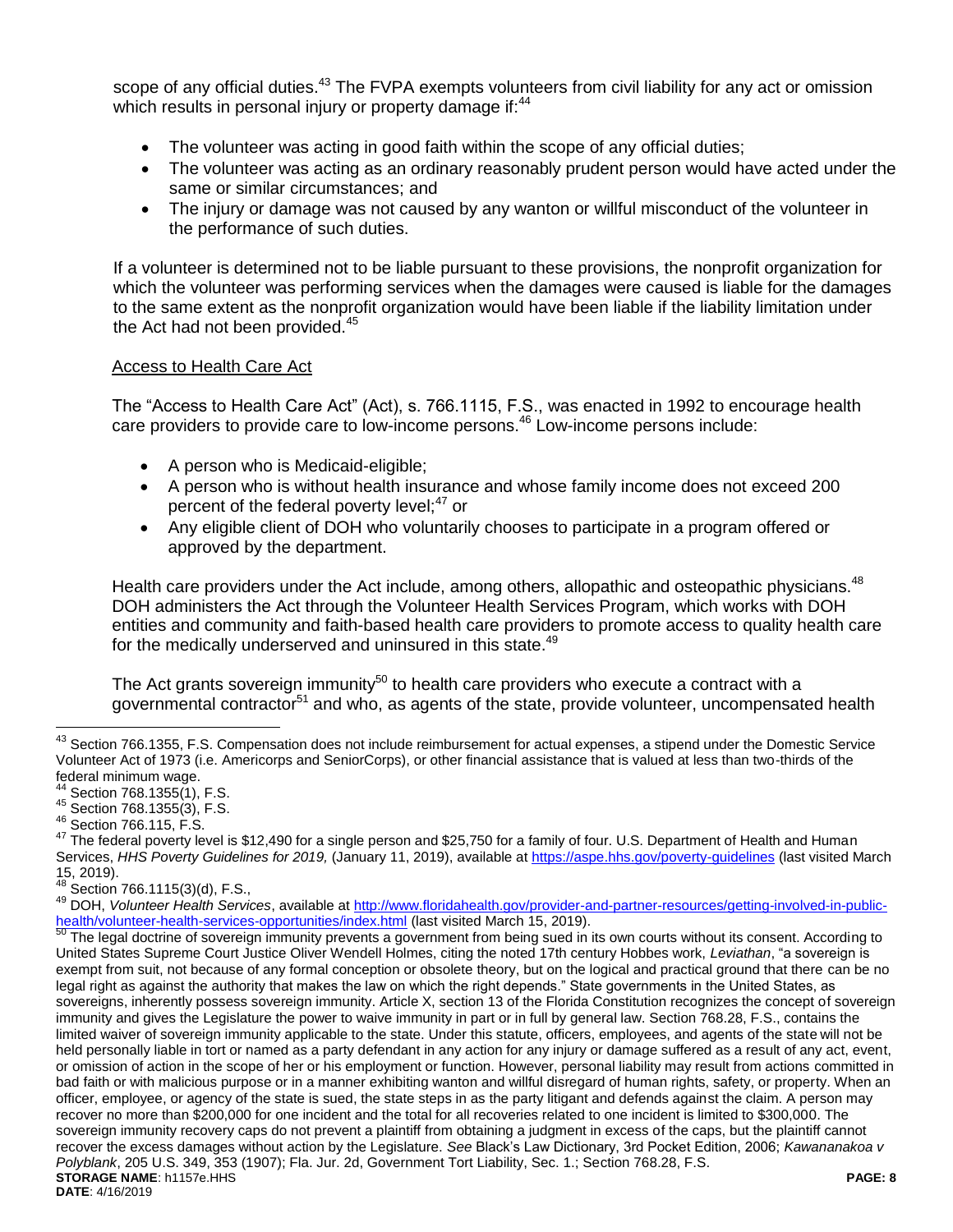care services to low-income individuals. These health care providers are considered agents of the state under s. 768.28(9), F.S., so have sovereign immunity while acting within the scope of duties required under the Act.<sup>52</sup> Therefore, the state will defend a health care provider covered under the Act in any action alleging harm or injury, and any recovery would be limited to \$200,000 for one incident and a total of \$300,000 for all recoveries related to one incident.

A contract under the Act must pertain to volunteer, uncompensated services for which the provider may not receive compensation from the governmental contractor for any services provided under the contract and must not bill or accept compensation from the recipient or any public or private third-party payor for the specific services provided to the low-income recipients covered by the contract.<sup>53</sup>

The Act establishes several contractual requirements for government contractors and health care providers. The contract must require the government contractor to retain the right of dismissal or termination of any health care provider delivering services under the contract<sup>54</sup> and to have access to the patient records of any health care provider delivering services under the contract.<sup>55</sup> The health care provider must, under the contract, report adverse incidents and information on treatment outcomes to the governmental contractor.<sup>56</sup> The governmental contractor or the health care provider must make patient selection and initial referrals.<sup>57</sup> The health care provider is subject to supervision and regular inspection by the governmental contractor.<sup>58</sup>

The governmental contractor must provide written notice to each patient, or the patient's legal representative, receipt of which must be acknowledged in writing, that the provider is covered under s. 768.28, F.S., for purposes of legal actions alleging medical negligence.<sup>59</sup>

In Fiscal Year 2017-2018, 14,438 licensed health care professionals (plus an additional 15,484 clinic staff volunteers) provided 434,476 health care services under the Act. $60$  The clinics and organizations who participate in the program report that a total of 770,628 hours were donated at a value of approximately \$143 million.<sup>61</sup>

Since February 15, 2000, 10 claims have been filed against the Volunteer Health Services Program.<sup>62</sup>

## **Effect of Proposed Changes**

## Restricted Licenses to Practice Medicine or Osteopathic Medicine

The bill amends the criteria for the allopathic board to issue restricted licenses to practice allopathic medicine, and authorizes the osteopathic board to issue restricted licenses to practice osteopathic medicine to physicians who contract to practice for 36 months in certain settings. The contract must be for employment by:

- This state;
- A federally funded community health center;

 $^{51}$  A governmental contractor is the DOH, a county health department, a special taxing district having health care responsibilities, or a hospital owned and operated by a governmental entity. Section 766.1115(3)(c), F.S.

Section 766.1115(4), F.S.  $53$  Section 766.1115(3)(a), F.S.

<sup>54</sup> Section 766.1115(4)(a), F.S

<sup>55</sup> Section 766.1115(4)(b), F.S

<sup>56</sup> Section 766.1115(4)(c), F.S

<sup>57</sup> Section 766.1115(4)(d), F.S

<sup>58</sup> Section 766.1115(4)(f), F.S.

<sup>59</sup> Section 766.1115(5), F.S.

<sup>60</sup> Department of Health, *Volunteer Health Care Provider Program Annual Report, Fiscal Year 2017-2018*, (Dec. 2018), available at [http://www.floridahealth.gov/provider-and-partner-resources/getting-involved-in-public-health/volunteer-health-services](http://www.floridahealth.gov/provider-and-partner-resources/getting-involved-in-public-health/volunteer-health-services-opportunities/_documents/2017-2018VHCPPAnnualReport.pdf)[opportunities/\\_documents/2017-2018VHCPPAnnualReport.pdf](http://www.floridahealth.gov/provider-and-partner-resources/getting-involved-in-public-health/volunteer-health-services-opportunities/_documents/2017-2018VHCPPAnnualReport.pdf) (last visited March 15, 2019).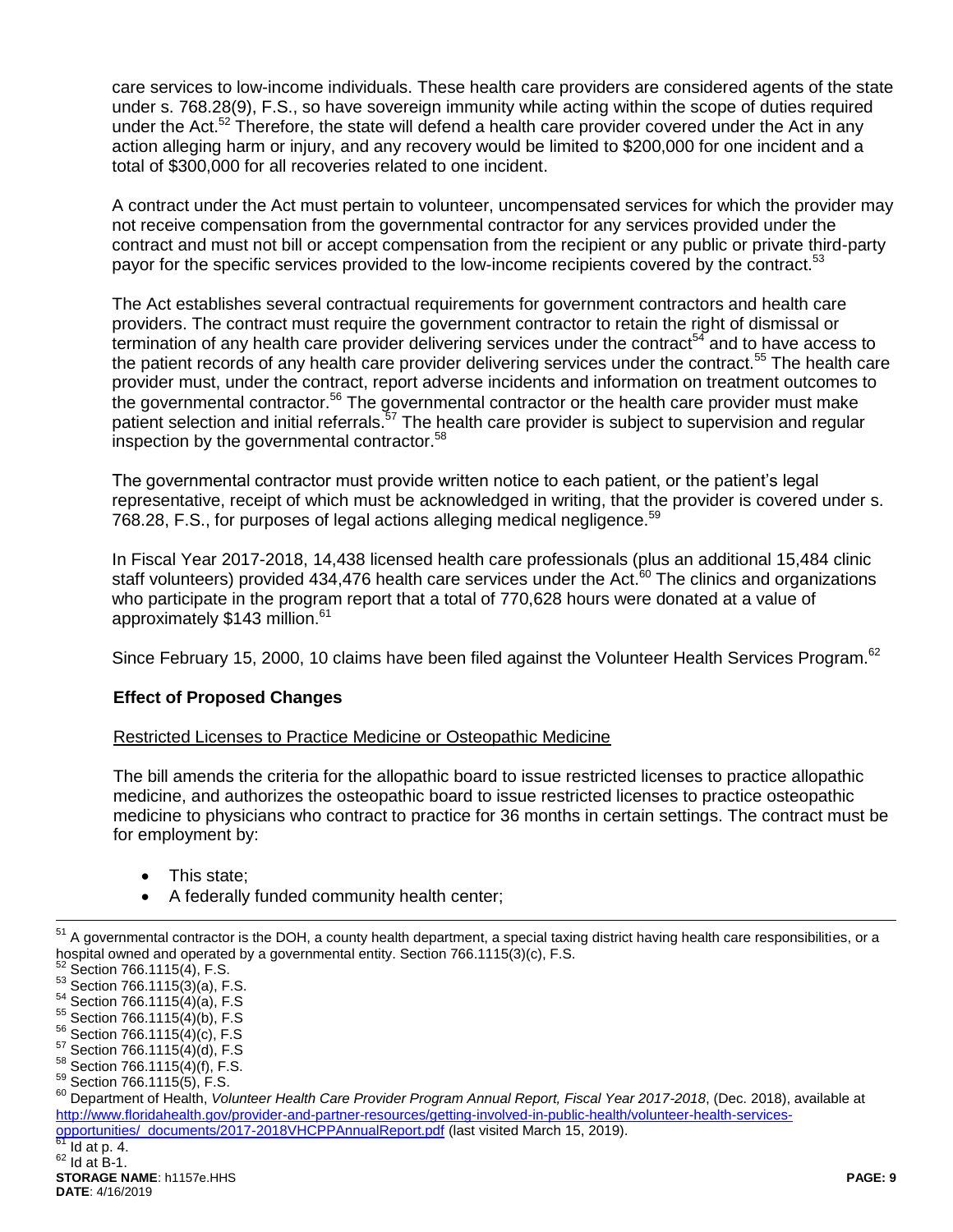- A migrant health center;
- A free clinic that only delivers medical diagnostic services or nonsurgical medical treatment free of charge to all low-income residents; or
- A health provider in a health professional shortage area or medical underserved areas, as designated by the U.S. Department of Health and Human Services.<sup>63</sup>

The bill increases the number of restrict licenses that each board may issue from 100 to 300; however, the bill authorizes the boards to issue an unlimited number of restricted licenses to physicians who hold active unencumbered licenses in Canada. To obtain a restricted license, an applicant must:

- Submit a completed application;
- Be at least 21 years old;
- Be of good moral character;
- Have not committed an act or offense that would constitute the basis for disciplining a physician pursuant to s. 458.331, F.S., or an osteopathic physician pursuant to ch. 459, F.S.;
- Submit to a background screening by DOH; however, a Canadian applicant must also provide the applicable board with a printed or electronic copy of his or her fingerprint-based, national Canadian criminal history records check, which must have been completed within six months of the date of application;
- Submit evidence of the active licensed practice of medicine or osteopathic medicine, as appropriate in another jurisdiction for at least two of the immediately preceding four years, or completion of postgraduate training approved by the appropriate board within the year immediately preceding the filing of an application;
- Enter into a contract to practice for 36 months solely in the employ of the state, a federally funded community health center, a migrant health center, a free clinic, or a health provider in a health professional shortage area or medical underserved areas, as designated by the U.S. Department of Health and Human Services.

Additionally, an osteopathic physicians applying for a restricted license must demonstrate:

- Completion of at least three years of pre-professional postsecondary education;
- That he or she is not under investigation in any jurisdiction that would constitute a violation of the osteopathic medicine practice act: and
- That he or she has not had an application for a license to practice osteopathic medicine denied or a license to practice osteopathic medicine revoked, suspended, or otherwise acted against, by the licensing authority in any jurisdiction.

Prior to the conclusion of the contracted practice period, an allopathic or osteopathic physician must take the appropriate licensure examination to become fully licensed in this state. However, a physician who breaches the terms of the employment contract may not be licensed as a physician in this state.

The bill also repeals the authority of the Board of Medicine to adopt rules related to the criteria for the issuance of restricted licenses. However, both the allopathic and osteopathic boards have broad grants of rulemaking authority to adopt rules implementing statutes related to the licensure and regulation of physicians.<sup>64</sup> Therefore, the boards may adopt any rules necessary to implement the restricted licenses.

The bill maintains current law authorizing limited licenses for osteopathic physicians.

<sup>63</sup> As of March 14, 2019, Florida has 698 health professional shortage areas and 128 medically underserved areas. *See*  <https://data.hrsa.gov/topics/health-workforce/shortage-areas> (last visited March 15, 2019) (hover over Florida on the map to get the number of health professional shortage areas and click on the State Summary of Medically Underserved Areas/Populations to obtain the number of medically underserved areas).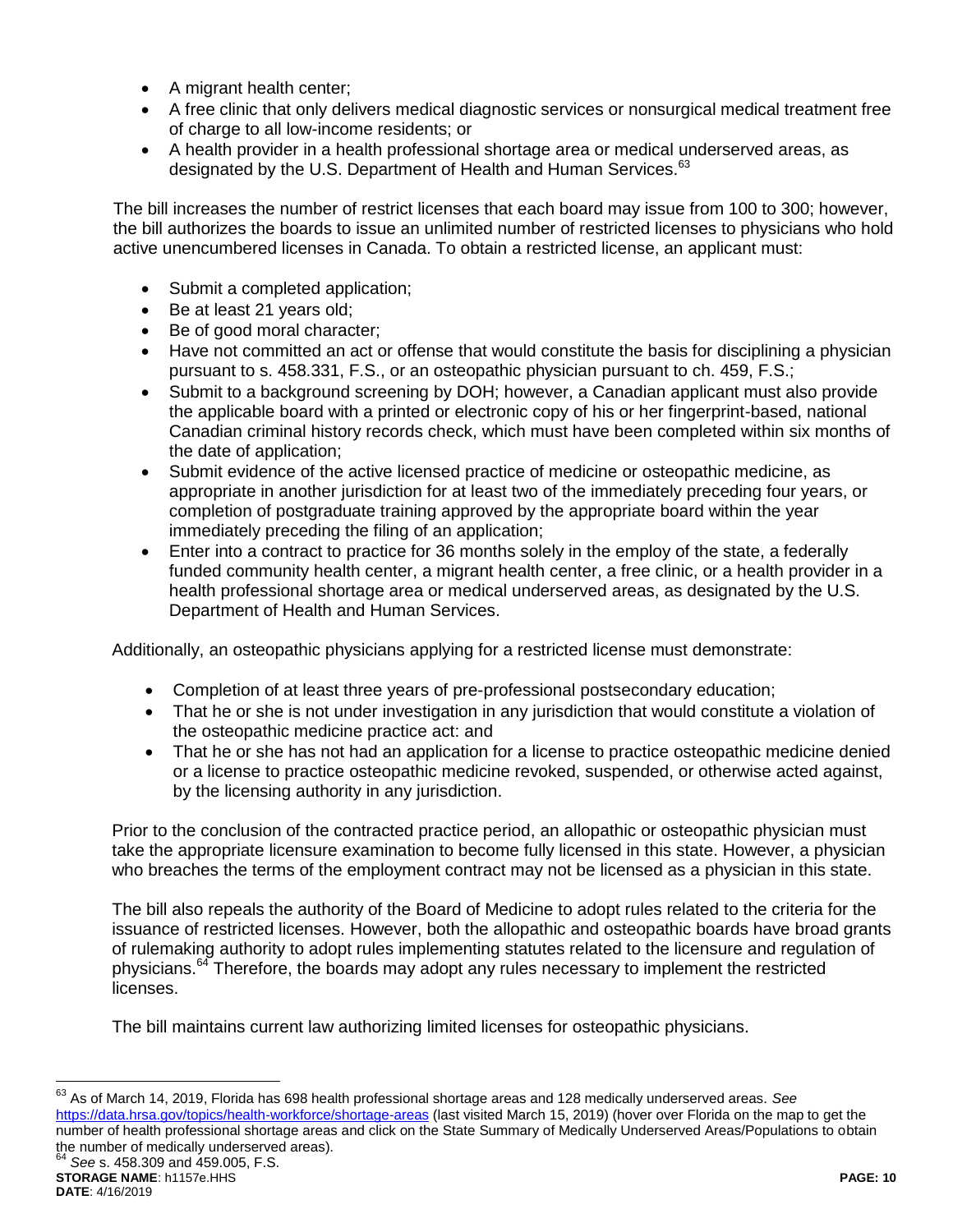#### Volunteer Retired Physician Registration

The bill creates a registration program to allow retired physicians to practice medicine under contract with a health care provider to provide free, volunteer health care services to indigent persons or medically underserved populations in a health professional shortage area or medically underserved area, as designated by the U.S. Department of Health and Human Services.

The bill authorizes a retired physician to register as a volunteer retired physician if the physician:

- Submits an application to the board within two years after changing the license to practice from active status to retired status for an allopathic physician, of if he or submits an application to board no more than six months before the license permanently expires and no later than two years after such expiration for an osteopathic physician;
- Provides proof of active medical practice for at least three of the five years immediately preceding the date on which the license changed from active status to retired status;
- Has held an active license to practice medicine or osteopathic medicine and maintained such license in good standing in this state or in another jurisdiction or the United States or Canada for at least 20 years;
- Works under the supervision of a non-retired allopathic physician or osteopathic physician, as applicable, who holds an active, unencumbered license;
- Only provides medical services of the type and within the specialty performed by the physician prior to retirement; and
- Does not perform surgery or prescribe controlled substances.

DOH must waive all application, licensure, unlicensed activity, and renewal fees for retired physicians who qualify for registration under the provisions of the bill. Registration must be renewed biennially to demonstrate compliance with registration requirements. A board may deny, revoke, or impose restrictions or conditions on a registration if there is a violation of the practice act or the core licensing statute (ch. 456, F.S.). A board may also revoke or deny a registration for failure to comply with registration requirements.

#### Licensure Renewals

The bill requires DOH to waive the licensure renewal fee of an allopathic or osteopathic physician who demonstrates to DOH, in a manner provided by department rule, that he or she has provided at least 160 hours of pro bono medical services to indigent persons or medically underserved populations within the biennial renewal period.

If an allopathic or osteopathic physician provides documentation to DOH that he or she has provided at least 120 hours of pro bono medical services within the biennial licensure period, he or she is exempt from the 40 hours of continuing medical education required for license renewal. This exemption would also apply to any of the specific courses, such as the courses on domestic violence, prevention of medical errors, and prescribing controlled substances, that are calculated as a part of the required 40 hours of continuing medical education.

A physician may receive both the waiver of the licensure renewal fee and an exemption from the continuing medical education requirements if the required number of pro bono hours are provided.

#### Physician Licensure by Examination

Currently, allopathic physicians who hold an active unencumbered license to practice medicine in Canada who have practiced at least 10 years may use a passing score the Special Purpose Examination of the Federation of State Medical Boards of the United States to qualify for licensure in this state. The bill clarifies the requirement that allopathic physicians licensed in Canada must practice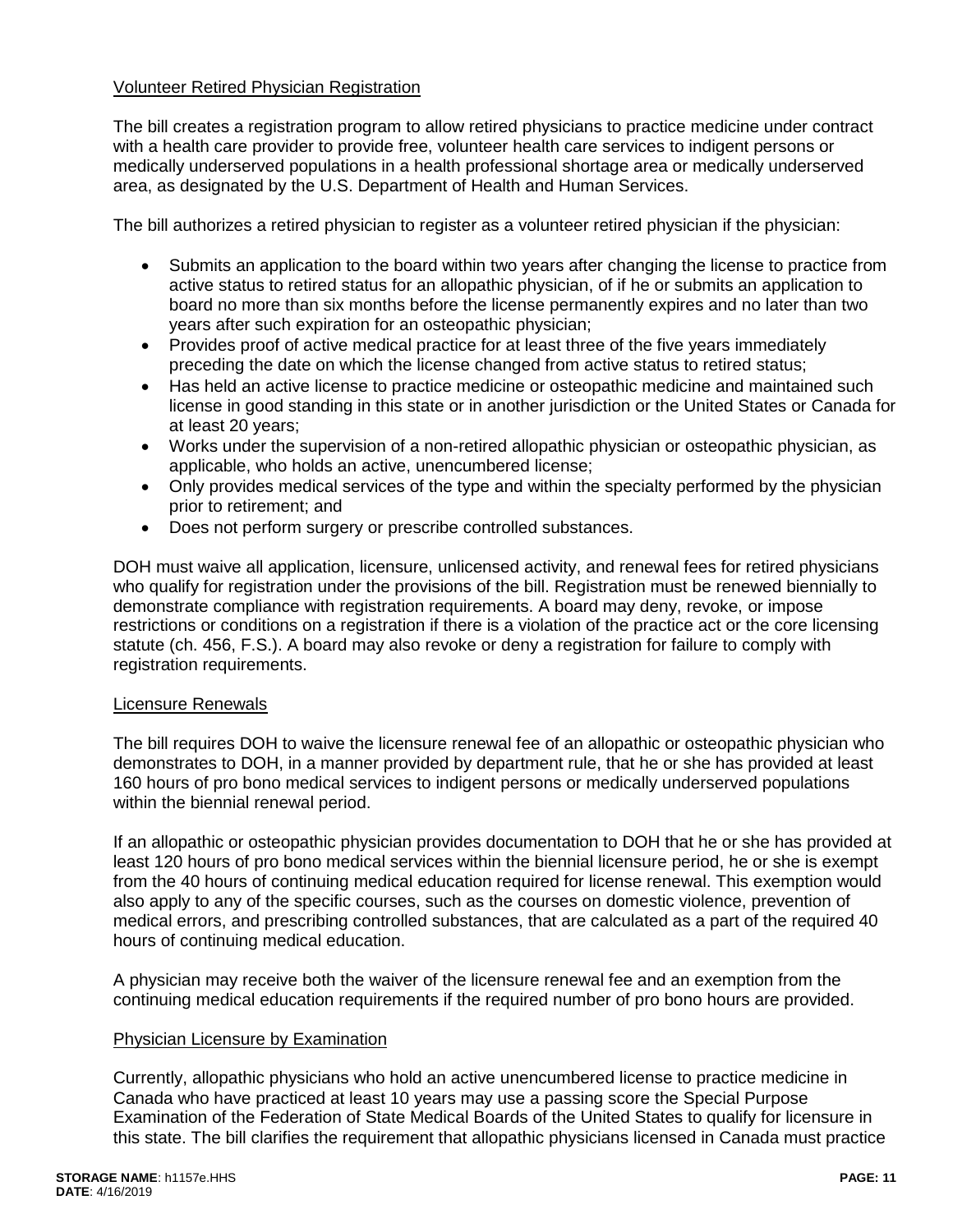for 10 years to use the Special Purpose Examination of the Federation of State Medical Boards of the United States to qualify for licensure in this state.

#### Access to Health Care Act

The bill increases the eligibility for services under the Act by amending the definition of low-income to mean a person without health insurance and whose family income does not exceed 400 percent of the federal poverty level, rather than the 200 percent in current law.

The bill provides an effective date of July 1, 2019.

#### B. SECTION DIRECTORY:

- **Section 1:** Amends s. 456.013, F.S., relating to department; general licensing provisions.
- **Section 2:** Amends s. 458.310, F.S., relating to restricted licenses.
- **Section 3:** Creates s. 458.3105, F.S., relating to registration of volunteer retired physicians.
- **Section 4:** Amends s. 458.311, F.S., relating to licensure by examination; requirements; fees.
- **Section 5:** Amends s. 458.319, F.S., relating to renewal of license.
- **Section 6:** Creates s. 459.00751, F.S., relating to restricted licenses.
- **Section 7:** Creates s. 459.00752, F.S., relating to registration of volunteer retired osteopathic physicians.
- **Section 8:** Amends s. 459.008, F.S., relating to renewal of licenses and certificates.
- **Section 9:** Amends s. 766.1115, F.S., relating to health care providers; creation of agency relationship with governmental contractors.
- **Section 10:** Provides an effective date of July 1, 2019.

# **II. FISCAL ANALYSIS & ECONOMIC IMPACT STATEMENT**

- A. FISCAL IMPACT ON STATE GOVERNMENT:
	- 1. Revenues:

The bill may have an indeterminate negative fiscal impact on DOH associated with the loss of application, licensure, unlicensed activity, and/or renewal fees for those physicians who qualify for the waiver of such fees.<sup>65</sup> It is unknown how many may qualify, but it is not likely to be significant.

2. Expenditures:

DOH will experience an insignificant, nonrecurring negative fiscal impact related to rulemaking activities to implement the bill, which current resources are sufficient to absorb. <sup>66</sup>

DOH will experience an insignificant, recurring negative fiscal impact for administrative costs associated with processing the restricted licenses and registrations authorized under the provisions of the bill. However, current resources are sufficient to absorb these costs.<sup>67</sup>

DOH will experience an indeterminate, nonrecurring negative fiscal impact for modifications to its Licensing and Enforcement Information Database System to accommodate requirements of the bill. However, current resources are sufficient to absorb these costs.<sup>68</sup>

## B. FISCAL IMPACT ON LOCAL GOVERNMENTS:

 $\overline{a}$  $^{65}$  DOH, 2019 Agency Legislative Bill Analysis: House Bill 1157, (April 4, 2019), on file with the Health Care Appropriations Subcommittee.